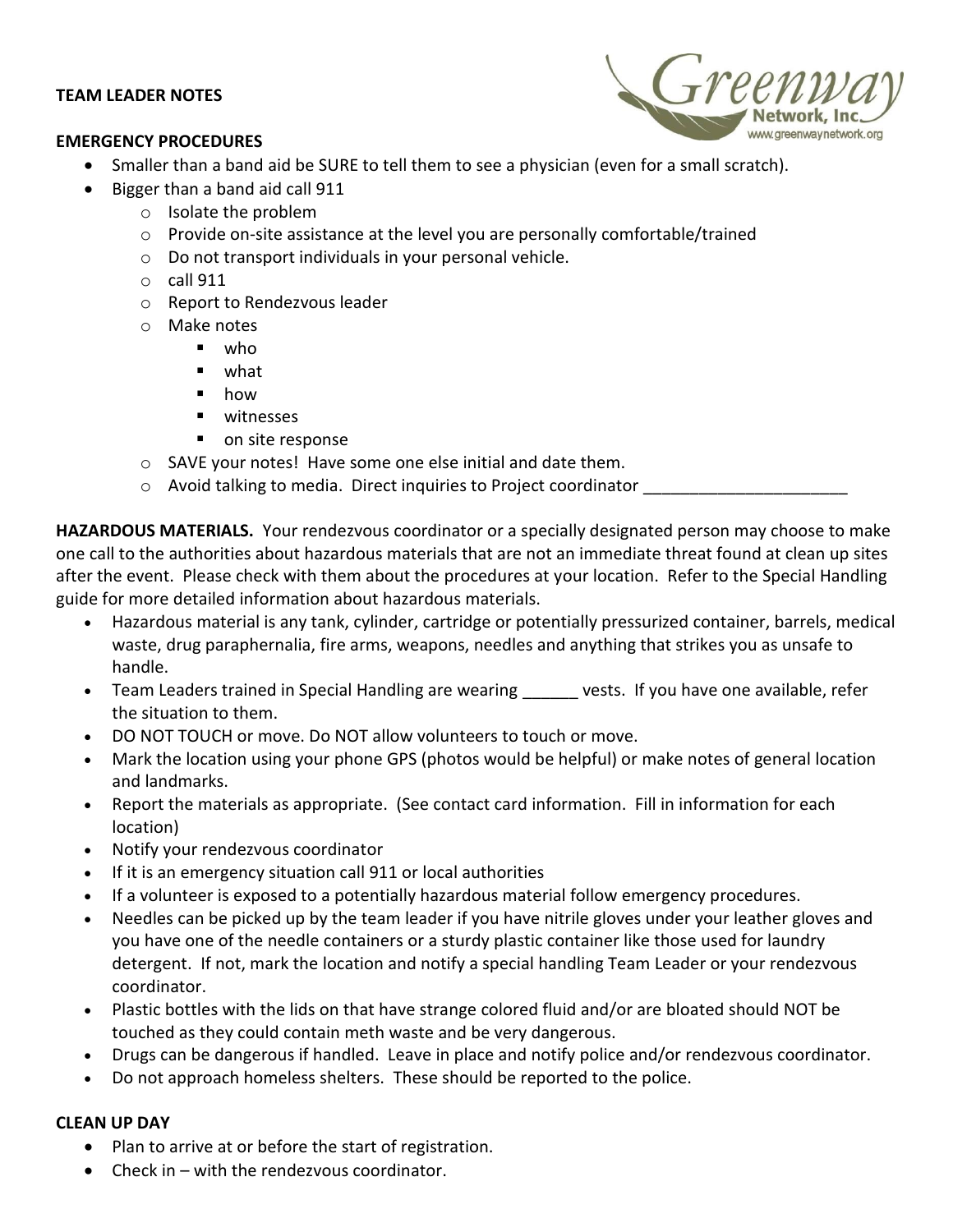- o Get site map
- o Learn group gathering procedure
- o Clarify any questions about trash placement and transportation
- o Assist with registration and talking to volunteers as you are able
- Waivers everyone needs to have a signed waiver. Check with the coordinator to see what your responsibilities are relative to collecting/filing/preserving waivers.
	- o Waivers should have an emergency contact number on them. If you have a waiver that does not have that, please ask the volunteer to fill it in.
	- $\circ$  Make sure you or your rendezvous coordinator has waivers sorted by clean up site and/or team leader to facilitate finding contact information.
	- $\circ$  If you collect waivers, be sure to turn them in or store that as per the requirements of your rendezvous site.
- Gathering your group. Follow rendezvous specific instructions
	- o May have a sign
	- $\circ$  Be prepared to be respond with arm waving when your site is called
- Safety talk (You may give this individually to your group or it may be done at the rendezvous location. It won't hurt to go over it again once your group assembles at the clean up site.)
	- $\circ$  Fill in any necessary site specific information (contact number, water etc)
	- $\circ$  Gather your group in a location where everyone can hear.
	- o Make sure your group is paying attention
	- $\circ$  Thank them for participating
	- $\circ$  READ the safety talk to the group
	- o Ask for questions
	- o Tell them to HAVE FUN.
- Recycling
	- o Two bag system for recycling
		- One for trash
		- One for clean-ish bottles and cans only
		- Follow disposal directions specific to your site
- BAGS
	- o Collect trash in mesh bags.
	- o Empty mesh bags into blue trash bags.
	- $\circ$  One blue bag will hold 6-8 mesh bags about half way full.
- PICTURE
	- $\circ$  Encourage your group to participate in the photo.
	- $\circ$  Take other photos as you are able
- Clean up
	- $\circ$  Check event specific hours to be sure you are done in time for trash collection and/or lunch if provided.
- Trash collection and placement
	- $\circ$  Notify event coordinator the location of any trash left on site.
	- o Notify event coordinator of any hazardous materials found.
- LUNCH (if provided)
	- $\circ$  Tell volunteers to wash their hands with soapy water
	- o DO NOT USE OR PROVIDE HAND SANITIZER.